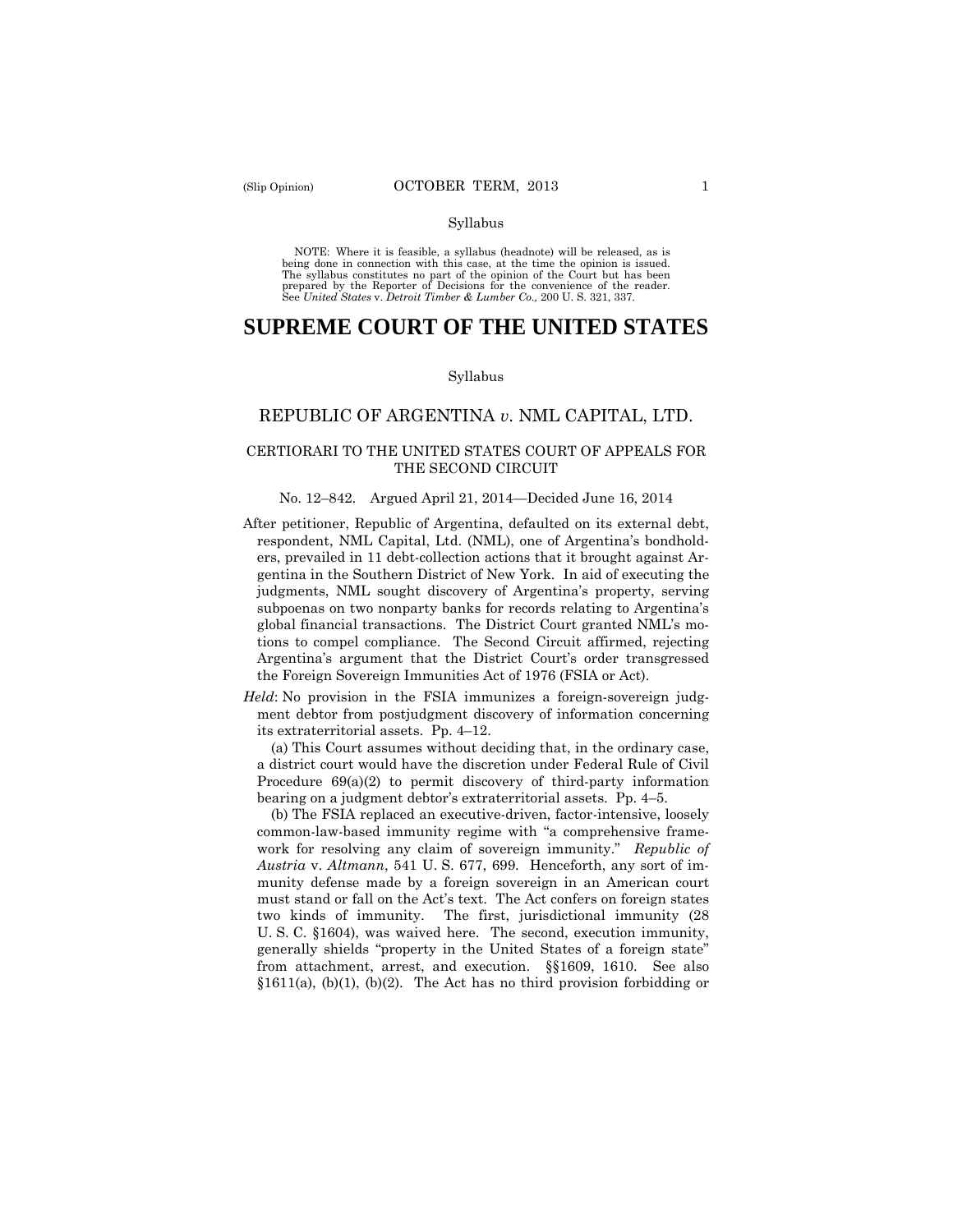### Syllabus

limiting discovery in aid of execution of a foreign-sovereign judgment debtor's assets. Far from containing the "plain statement" necessary to preclude application of federal discovery rules, *Société Nationale Industrielle Aérospatiale* v. *United States Dist. Court for Southern Dist. of Iowa*, 482 U. S. 522, 539, the Act says not a word about postjudgment discovery in aid of execution.

Argentina's arguments are unavailing. Even if Argentina were correct that §1609 execution immunity implies coextensive discoveryin-aid-of-execution immunity, the latter would not shield from discovery a foreign sovereign's extraterritorial assets, since the text of §1609 immunizes only foreign-state property "in the United States." The prospect that NML's general request for information about Argentina's worldwide assets may turn up information about property that Argentina regards as immune does not mean that NML cannot pursue discovery of it. Pp. 5–10.

### 695 F. 3d 201, affirmed.

 C. J., and KENNEDY, THOMAS, BREYER, ALITO, and KAGAN, JJ., joined. SCALIA, J., delivered the opinion of the Court, in which ROBERTS, GINSBURG, J., filed a dissenting opinion. SOTOMAYOR, J., took no part in the decision of the case.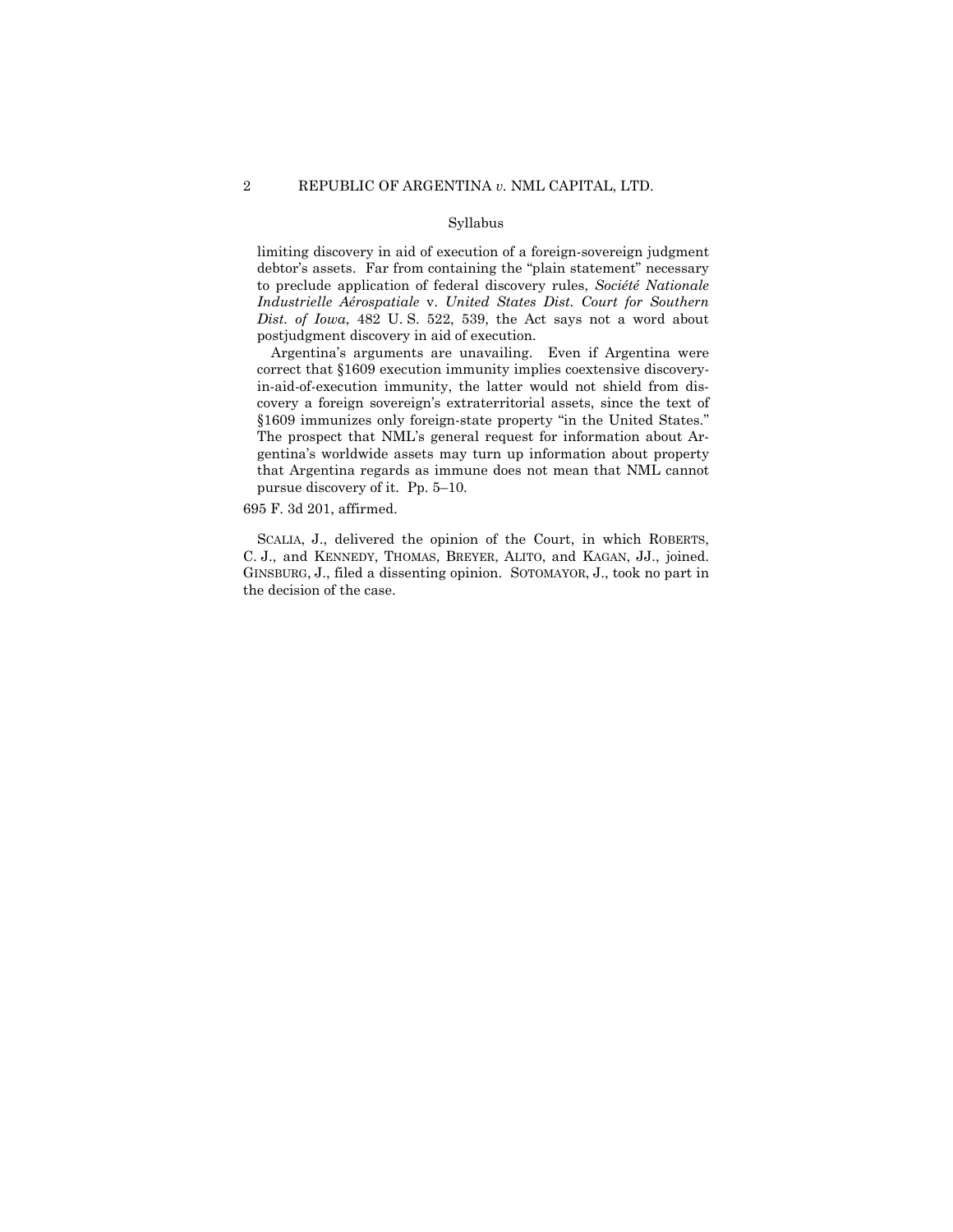preliminary print of the United States Reports. Readers are requested to notify the Reporter of Decisions, Supreme Court of the United States, Wash- ington, D. C. 20543, of any typographical or other formal errors, in order that corrections may be made before the preliminary print goes to press. NOTICE: This opinion is subject to formal revision before publication in the

## $\frac{1}{2}$  ,  $\frac{1}{2}$  ,  $\frac{1}{2}$  ,  $\frac{1}{2}$  ,  $\frac{1}{2}$  ,  $\frac{1}{2}$  ,  $\frac{1}{2}$ **SUPREME COURT OF THE UNITED STATES**

### $\frac{1}{2}$  ,  $\frac{1}{2}$  ,  $\frac{1}{2}$  ,  $\frac{1}{2}$  ,  $\frac{1}{2}$  ,  $\frac{1}{2}$ No. 12–842

## REPUBLIC OF ARGENTINA, PETITIONER *v.* NML CAPITAL, LTD.

## ON WRIT OF CERTIORARI TO THE UNITED STATES COURT OF APPEALS FOR THE SECOND CIRCUIT

### [June 16, 2014]

### JUSTICE SCALIA delivered the opinion of the Court.

We must decide whether the Foreign Sovereign Immunities Act of 1976 (FSIA or Act), 28 U. S. C. §§1330, 1602 *et seq.*, limits the scope of discovery available to a judgment creditor in a federal postjudgment execution proceeding against a foreign sovereign.

## I. Background

In 2001, petitioner, Republic of Argentina, defaulted on its external debt. In 2005 and 2010, it restructured most of that debt by offering creditors new securities (with less favorable terms) to swap out for the defaulted ones. Most bondholders went along. Respondent, NML Capital, Ltd. (NML), among others, did not.

NML brought 11 actions against Argentina in the Southern District of New York to collect on its debt, and prevailed in every one.<sup>1</sup> It is owed around \$2.5 billion,

<sup>&</sup>lt;sup>1</sup>The District Court's jurisdiction rested on Argentina's broad waiver of sovereign immunity memorialized in its bond indenture agreement, which states: "To the extent that [Argentina] or any of its revenues, assets or properties shall be entitled . . . to any immunity from suit . . . from attachment prior to judgment . . . from execution of a judgment or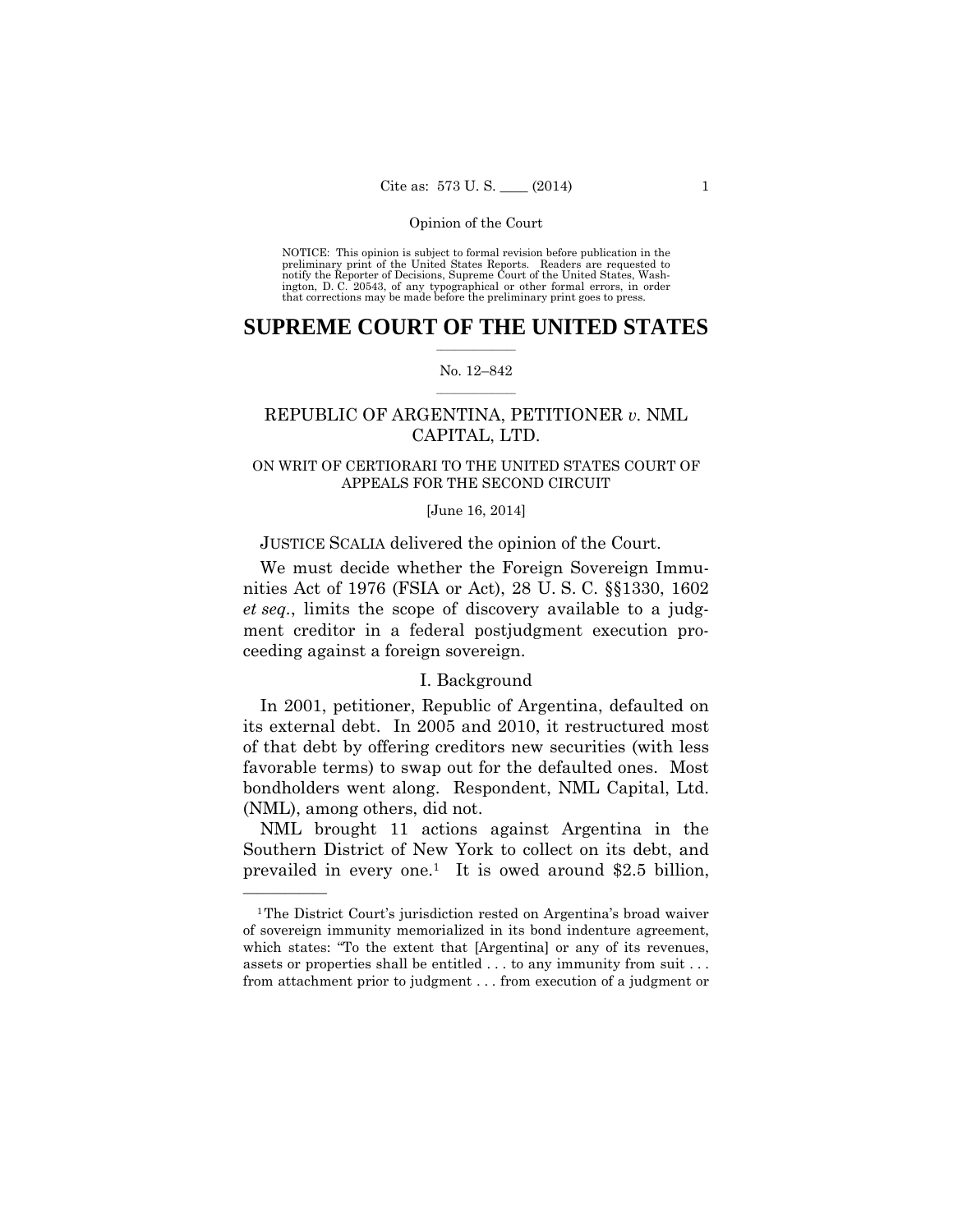tempted to execute them against Argentina's property. which Argentina has not paid. Having been unable to collect on its judgments from Argentina, NML has at-That postjudgment litigation "has involved lengthy attachment proceedings before the district court and multiple appeals." *EM Ltd*. v. *Republic of Argentina*, 695 F. 3d 201, 203, and n. 2 (CA2 2012) (referring the reader to prior opinions "[f]or additional background on Argentina's default and the resulting litigation").

Since 2003, NML has pursued discovery of Argentina's property. In 2010, "'[i]n order to locate Argentina's assets and accounts, learn how Argentina moves its assets through New York and around the world, and accurately identify the places and times when those assets might be subject to attachment and execution (whether under [United States law] or the law of foreign jurisdictions),'" *id.,* at 203 (quoting NML brief), NML served subpoenas on two nonparty banks, Bank of America (BOA) and Banco de la Nación Argentina (BNA), an Argentinian bank with a branch in New York City. For the most part, the two subpoenas target the same kinds of information: documents relating to accounts maintained by or on behalf of Argentina, documents identifying the opening and closing dates of Argentina's accounts, current balances, transaction histories, records of electronic fund transfers, debts owed by the bank to Argentina, transfers in and out of Argentina's accounts, and information about transferors and transferees.

Argentina, joined by BOA, moved to quash the BOA subpoena. NML moved to compel compliance but, before

from any other legal or judicial process or remedy, . . . [Argentina] has irrevocably agreed not to claim and has irrevocably waived such immunity to the fullest extent permitted by the laws of such jurisdiction (and consents generally for the purposes of the [FSIA] to the giving of any relief or the issue of any process in connection with any Related Proceeding or Related Judgment) . . . ." App. 106–107.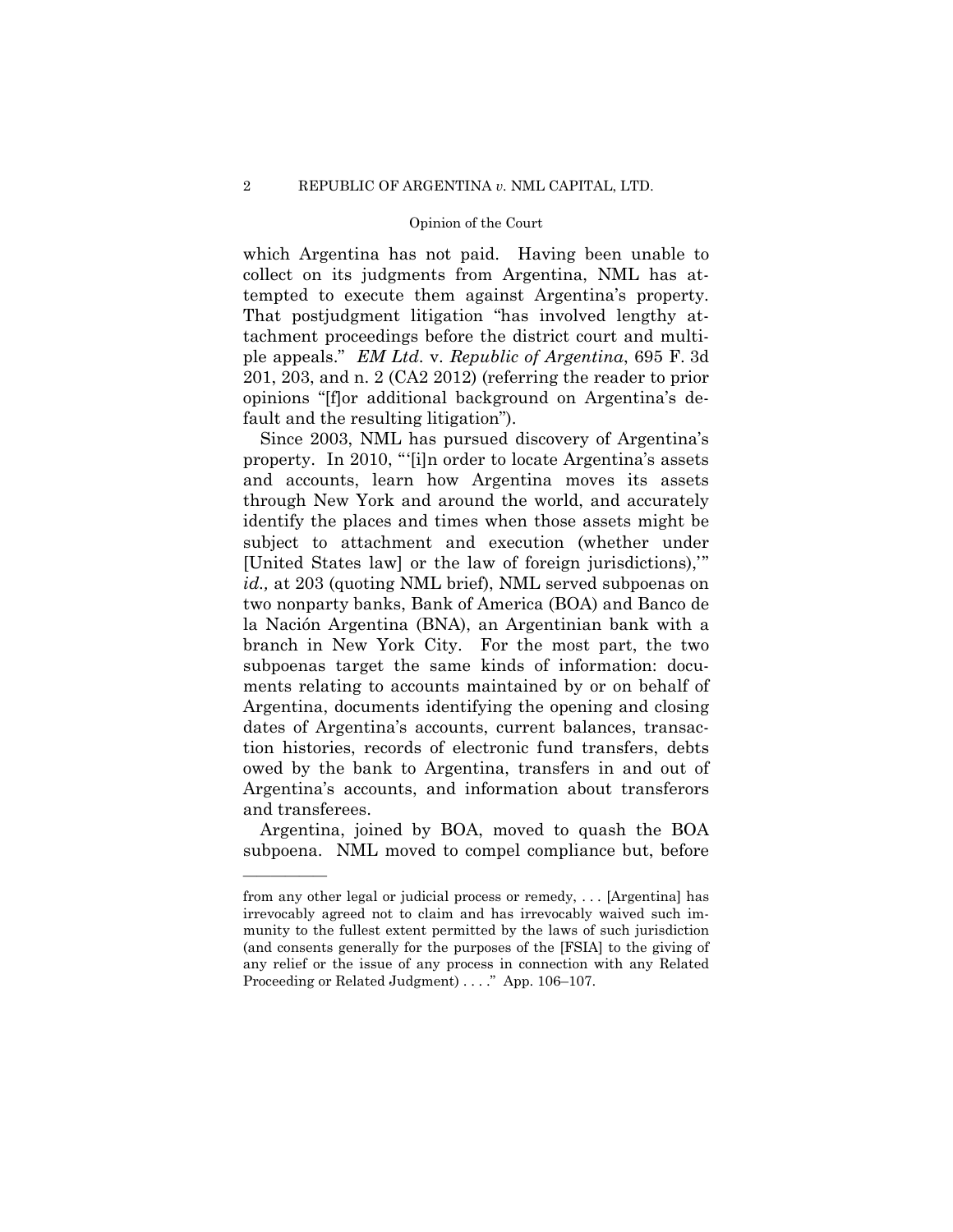the court ruled, agreed to narrow its subpoenas by excluding the names of some Argentine officials from the initial electronic-fund-transfer message search. NML also agreed to treat as confidential any documents that the banks so designated.

The District Court denied the motion to quash and granted the motions to compel. Approving the subpoenas in principle, it concluded that extraterritorial asset discovery did not offend Argentina's sovereign immunity, and it reaffirmed that it would serve as a "clearinghouse for information" in NML's efforts to find and attach Argentina's assets. App. to Pet. for Cert. 31. But the court made clear that it expected the parties to negotiate further over specific production requests, which, the court said, must include "some reasonable definition of the information being sought." *Id.*, at 32. There was no point, for instance, in "getting information about something that might lead to attachment in Argentina because that would be useless information," since no Argentinian court would allow attachment. *Ibid.* "Thus, the district court . . . sought to limit the subpoenas to discovery that was reasonably calculated to lead to attachable property." 695 F. 3d, at 204–205.

NML and BOA later negotiated additional changes to the BOA subpoena. NML expressed its willingness to narrow its requests from BNA as well, but BNA neither engaged in negotiation nor complied with the subpoena.

Only Argentina appealed, arguing that the court's order transgressed the Foreign Sovereign Immunities Act because it permitted discovery of Argentina's extraterritorial assets. The Second Circuit affirmed, holding that "because the Discovery Order involves discovery, not attachment of sovereign property, and because it is directed at third-party banks, not at Argentina itself, Argentina's sovereign immunity is not infringed." *Id.,* at 205.

We granted certiorari.  $571$  U.S.  $\_\_ (2014)$ .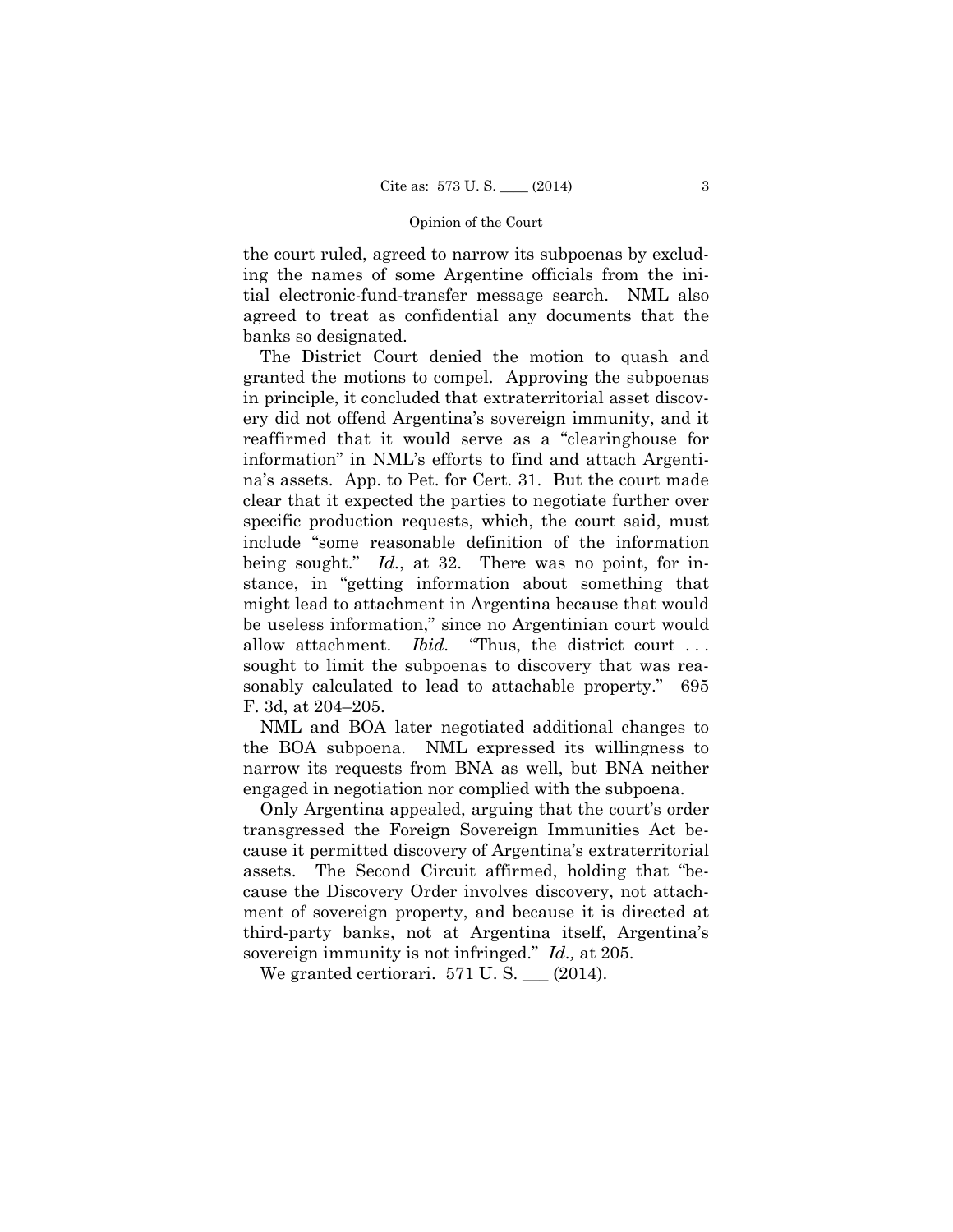## II. Analysis

### A

The rules governing discovery in postjudgment execution proceedings are quite permissive. Federal Rule of Civil Procedure  $69(a)(2)$  states that, "[i]n aid of the judgment or execution, the judgment creditor . . . may obtain discovery from any person—including the judgment debtor as provided in the rules or by the procedure of the state where the court is located." See 12 C. Wright, A. Miller, & R. Marcus, Federal Practice and Procedure §3014, p. 160 (2d ed. 1997) (hereinafter Wright & Miller) (court "may use the discovery devices provided in [the federal rules] or may obtain discovery in the manner provided by the practice of the state in which the district court is held"). The general rule in the federal system is that, subject to the district court's discretion, "[p]arties may obtain discovery regarding any nonprivileged matter that is relevant to any party's claim or defense." Fed. Rule Civ. Proc. 26(b)(1). And New York law entitles judgment creditors to discover "all matter relevant to the satisfaction of [a] judgment," N. Y. Civ. Prac. Law Ann. §5223 (West 1997), permitting "investigation [of] any person shown to have any light to shed on the subject of the judgment debtor's assets or their whereabouts," D. Siegel, New York Practice §509, p. 891 (5th ed. 2011).

The meaning of those rules was much discussed at oral argument. What if the assets targeted by the discovery request are beyond the jurisdictional reach of the court to which the request is made? May the court nonetheless permit discovery so long as the judgment creditor shows that the assets are recoverable under the laws of the jurisdictions in which they reside, whether that be Florida or France? We need not take up those issues today, since Argentina has not put them in contention. In the Court of Appeals, Argentina's only asserted ground for objection to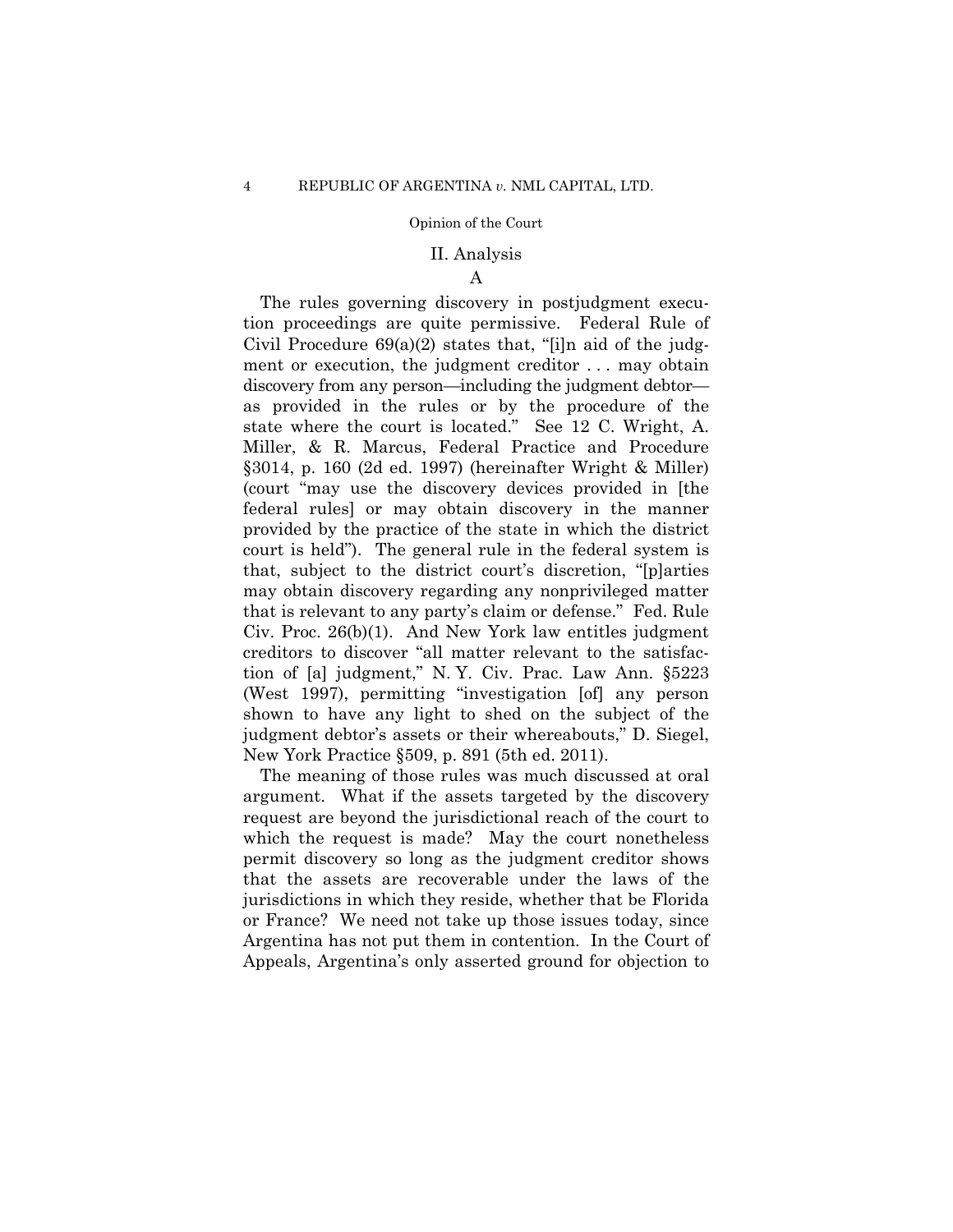$69(a)(2).<sup>2</sup>$  We thus assume without deciding that, as the the subpoenas was the Foreign Sovereign Immunities Act. See 695 F. 3d, at 208 ("Argentina argues . . . that the normally broad scope of discovery in aid of execution is limited in this case by principles of sovereign immunity"). And Argentina's petition for writ of certiorari asked us to decide only whether that Act "imposes [a] limit on a United States court's authority to order blanket post-judgment execution discovery on the assets of a foreign state used for any activity anywhere in the world." Pet. for Cert. 14. Plainly, then, this is not a case about the breadth of Rule Government conceded at argument, Tr. of Oral Arg. 24, and as the Second Circuit concluded below, "in a run-ofthe-mill execution proceeding . . . the district court would have been within its discretion to order the discovery from third-party banks about the judgment debtor's assets located outside the United States." 695 F. 3d, at 208. The single, narrow question before us is whether the Foreign Sovereign Immunities Act specifies a different rule when the judgment debtor is a foreign state.

## B

To understand the effect of the Act, one must know something about the regime it replaced. Foreign sovereign immunity is, and always has been, "a matter of grace and comity on the part of the United States, and not a restriction imposed by the Constitution." *Verlinden B. V.* v. *Central Bank of Nigeria*, 461 U. S. 480, 486 (1983). Accordingly, this Court's practice has been to "defe[r] to the decisions of the political branches" about whether and

<sup>2</sup>On one of the final pages of its reply brief, Argentina makes for the first time the assertion (which it does not develop, and for which it cites no authority) that the scope of Rule 69 discovery in aid of execution is limited to assets upon which a United States court can execute. Reply Brief 19. We will not revive a forfeited argument simply because the petitioner gestures toward it in its reply brief.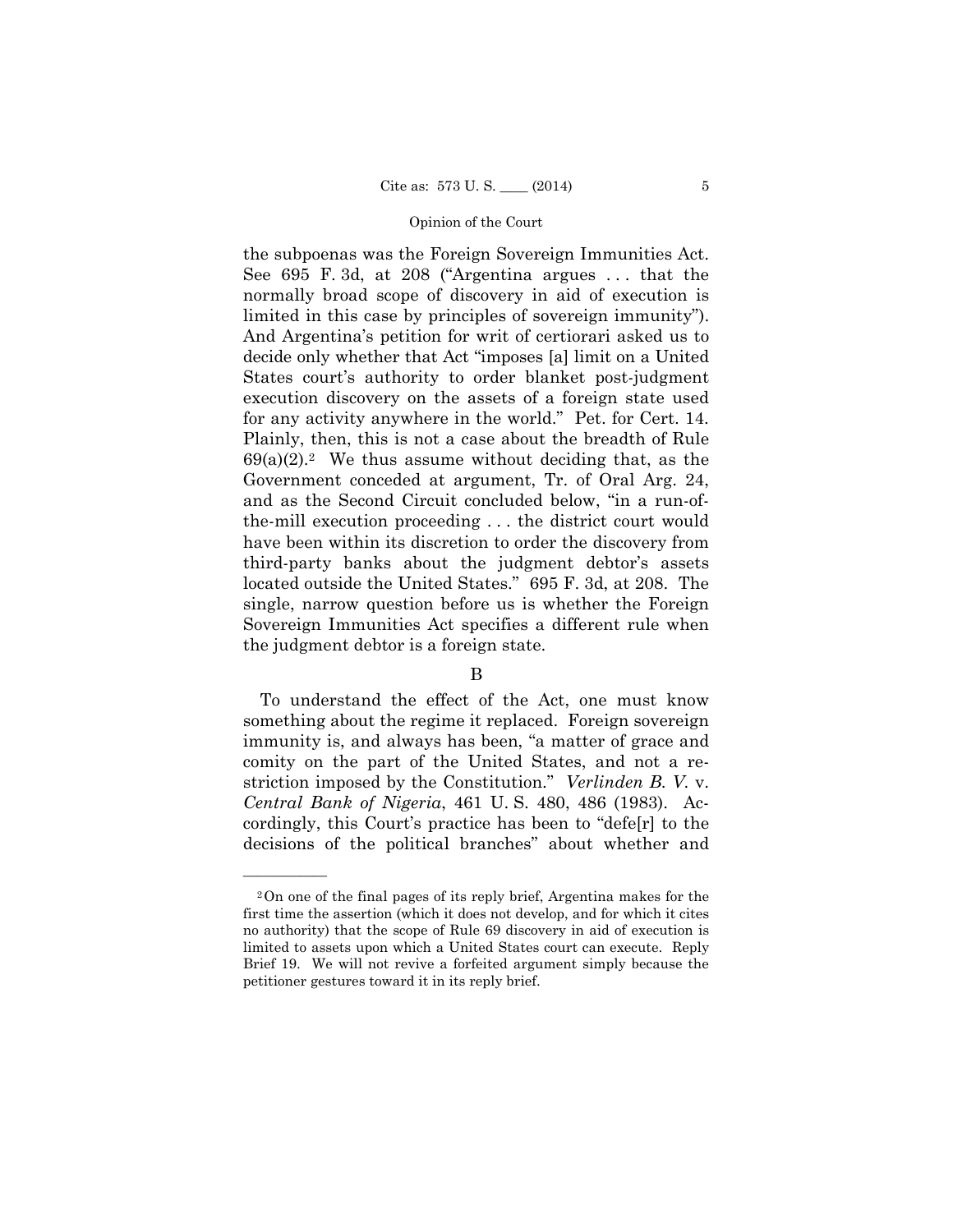when to exercise judicial power over foreign states. *Ibid.* For the better part of the last two centuries, the political branch making the determination was the Executive, which typically requested immunity in all suits against friendly foreign states. *Id.,* at 486–487*.* But then, in 1952, the State Department embraced (in the so-called Tate Letter) the "restrictive" theory of sovereign immunity, which holds that immunity shields only a foreign sovereign's public, noncommercial acts. *Id.*, at 487, and n. 9. The Tate Letter "thr[ew] immunity determinations into some disarray," since "political considerations sometimes led the Department to file suggestions of immunity in cases where immunity would not have been available under the restrictive theory." *Republic of Austria* v. *Altmann*, 541 U. S. 677, 690 (2004) (internal quotation marks omitted). Further muddling matters, when in particular cases the State Department did *not* suggest immunity, courts made immunity determinations "generally by reference to prior State Department decisions." *Verlinden*, 461 U. S., at 487. Hence it was that "sovereign immunity decisions were [being] made in two different branches, subject to a variety of factors, sometimes including diplomatic considerations. Not surprisingly, the governing standards were neither clear nor uniformly applied." *Id.,*  at 488.

Congress abated the bedlam in 1976, replacing the old executive-driven, factor-intensive, loosely common-lawbased immunity regime with the Foreign Sovereign Immunities Act's "comprehensive set of legal standards governing claims of immunity in every civil action against a foreign state." *Ibid*. The key word there—which goes a long way toward deciding this case—is *comprehensive*. We have used that term often and advisedly to describe the Act's sweep: "Congress established [in the FSIA] a comprehensive framework for resolving any claim of sovereign immunity." *Altman*, 541 U.S., at 699. The Act "compre-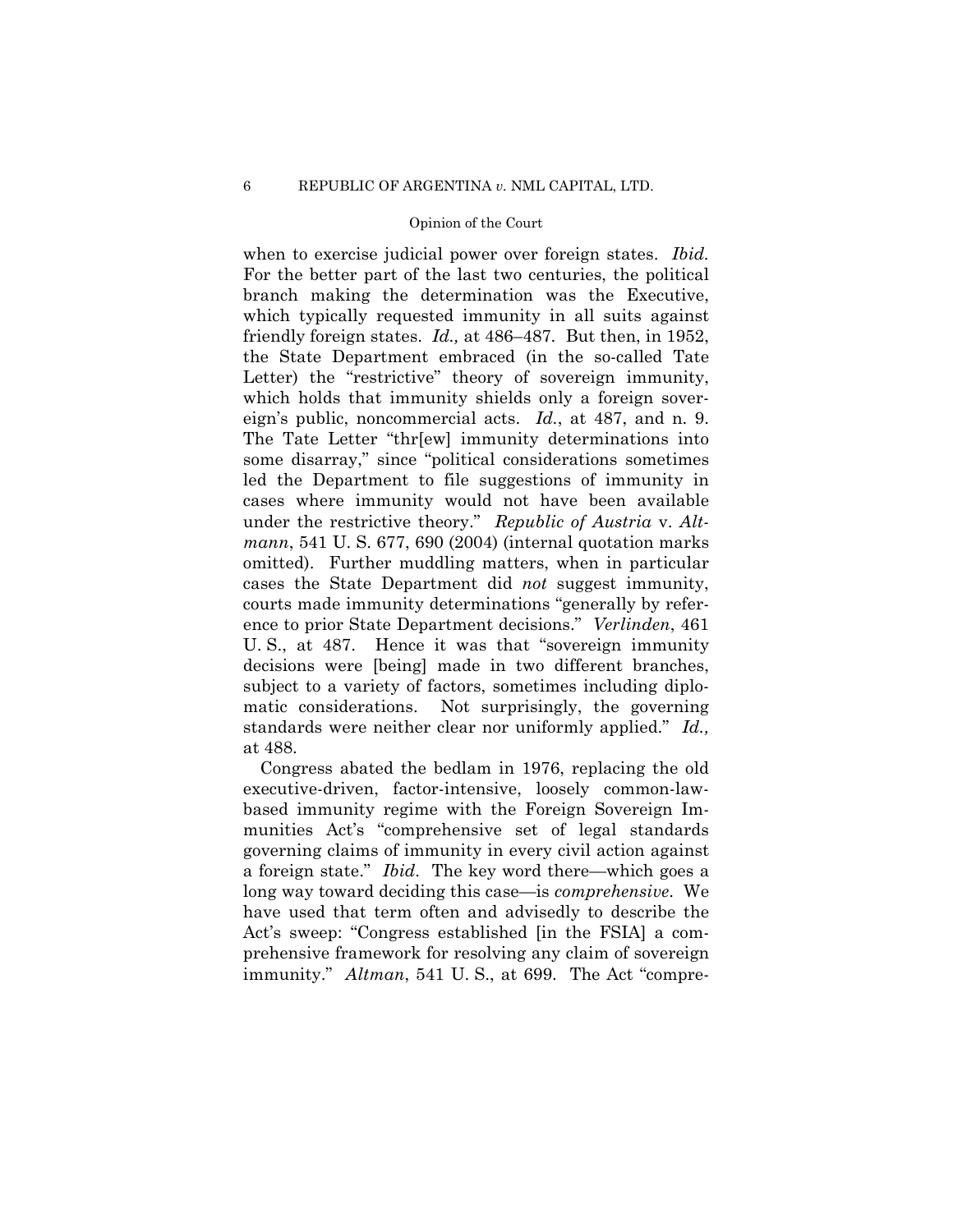hensively regulat [es] the amenability of foreign nations to suit in the United States." *Verlinden*, *supra*, at 493. This means that "[a]fter the enactment of the FSIA, the Act and not the pre-existing common law—indisputably governs the determination of whether a foreign state is entitled to sovereign immunity." *Samantar* v. *Yousuf*, 560 U. S. 305, 313 (2010). As the Act itself instructs, "[c]laims of foreign states to immunity should henceforth be decided by courts . . . in conformity with the principles *set forth in this [Act]*." 28 U. S. C. §1602 (emphasis added). Thus, any sort of immunity defense made by a foreign sovereign in an American court must stand on the Act's text. Or it must fall.

The text of the Act confers on foreign states two kinds of immunity. First and most significant, "a foreign state shall be immune from the jurisdiction of the courts of the United States . . . except as provided in sections 1605 to 1607." §1604. That provision is of no help to Argentina here: A foreign state may waive jurisdictional immunity,  $$1605(a)(1)$ , and in this case Argentina did so, see 695 F. 3d, at 203. Consequently, the Act makes Argentina "liable in the same manner and to the same extent as a private individual under like circumstances." §1606.

The Act's second immunity-conferring provision states that "the property in the United States of a foreign state shall be immune from attachment[,] arrest[,] and execution except as provided in sections 1610 and 1611 of this chapter." §1609. The exceptions to this immunity defense (we will call it "execution immunity") are narrower. "The property in the United States of a foreign state" is subject to attachment, arrest, or execution if (1) it is "used for a commercial activity in the United States," §1610(a), *and*  (2) some other enumerated exception to immunity applies, such as the one allowing for waiver, see  $$1610(a)(1)–(7)$ . The Act goes on to confer a more robust execution immunity on designated international-organization property,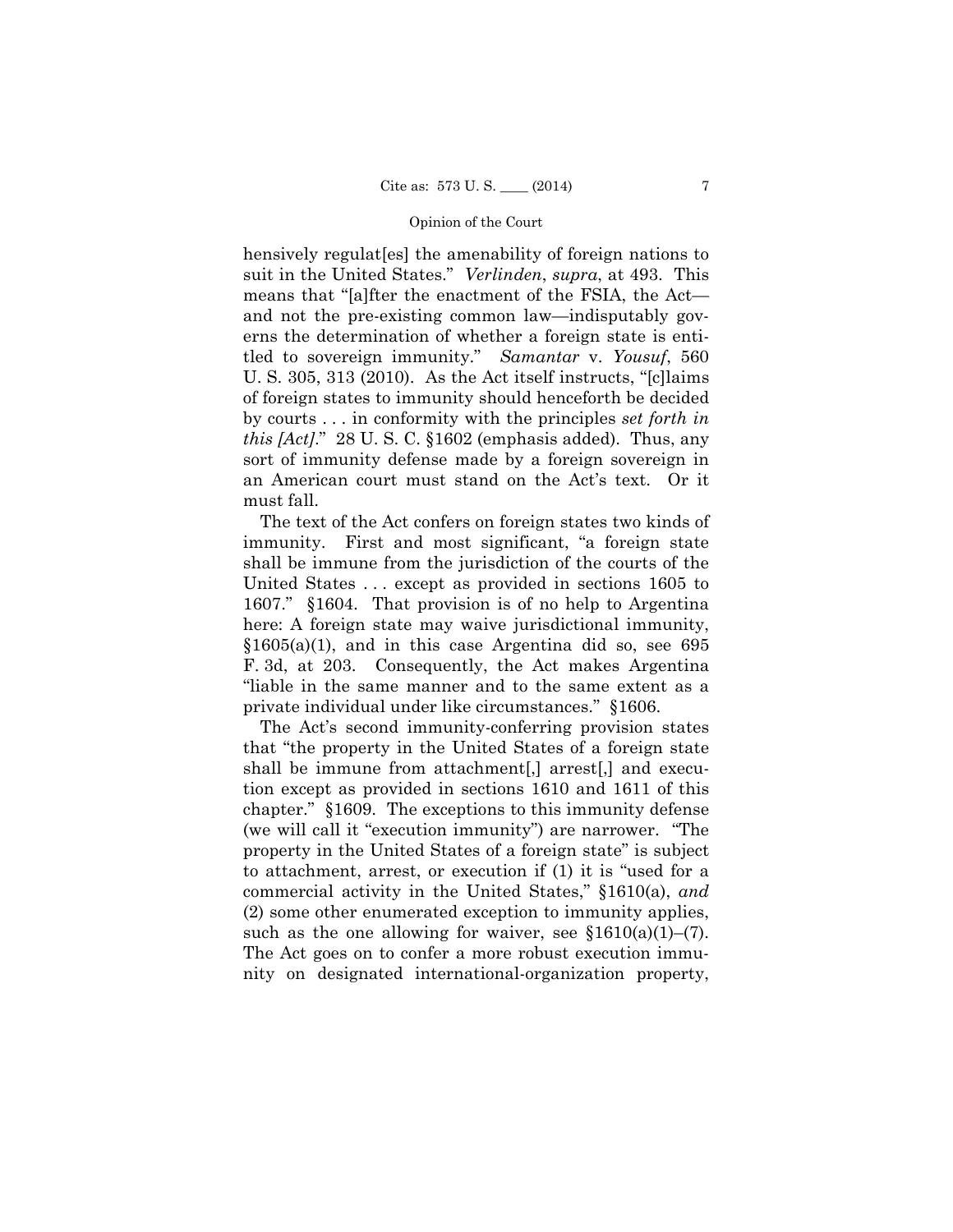$§1611(a)$ , property of a foreign central bank,  $§1611(b)(1)$ , and "property of a foreign state . . . [that] is, or is intended to be, used in connection with a military activity" and is either "of a military character" or "under the control of a military authority or defense agency," §1611(b)(2).

 That is the last of the Act's immunity-granting sections.  v. *United States Dist. Court for Southern Dist. of Iowa*, There is no third provision forbidding or limiting discovery in aid of execution of a foreign-sovereign judgment debtor's assets. Argentina concedes that no part of the Act "expressly address[es] [postjudgment] discovery." Brief for Petitioner 22. Quite right. The Act speaks of discovery only once, in a subsection requiring courts to stay discovery requests directed to the United States that would interfere with criminal or national-security matters,  $§1605(g)(1)$ . And that section explicitly suspends certain Federal Rules of Civil Procedure when such a stay is entered, see  $$1605(g)(4)$ . Elsewhere, it is clear when the Act's provisions specifically applicable to suits against sovereigns displace their general federal-rule counterparts. See, *e.g.*, §1608(d). Far from containing the "plain statement" necessary to preclude application of federal discovery rules, *Société Nationale Industrielle Aérospatiale*  482 U. S. 522, 539 (1987), the Act says not a word on the subject.<sup>3</sup>

Argentina would have us draw meaning from this silence. Its argument has several parts. First, it asserts that, before and after the Tate Letter, the State Department and American courts routinely accorded *absolute*  execution immunity to foreign-state property. If a thing belonged to a foreign sovereign, then, no matter where it

<sup>3</sup>Argentina and the United States suggest that, under the terms of Rule 69 itself, the Act trumps the federal rules, since Rule  $69(a)(1)$ states that "a federal statute governs to the extent it applies." But, since the Act does not contain implicit discovery-immunity protections, it does not "apply" (in the relevant sense) at all.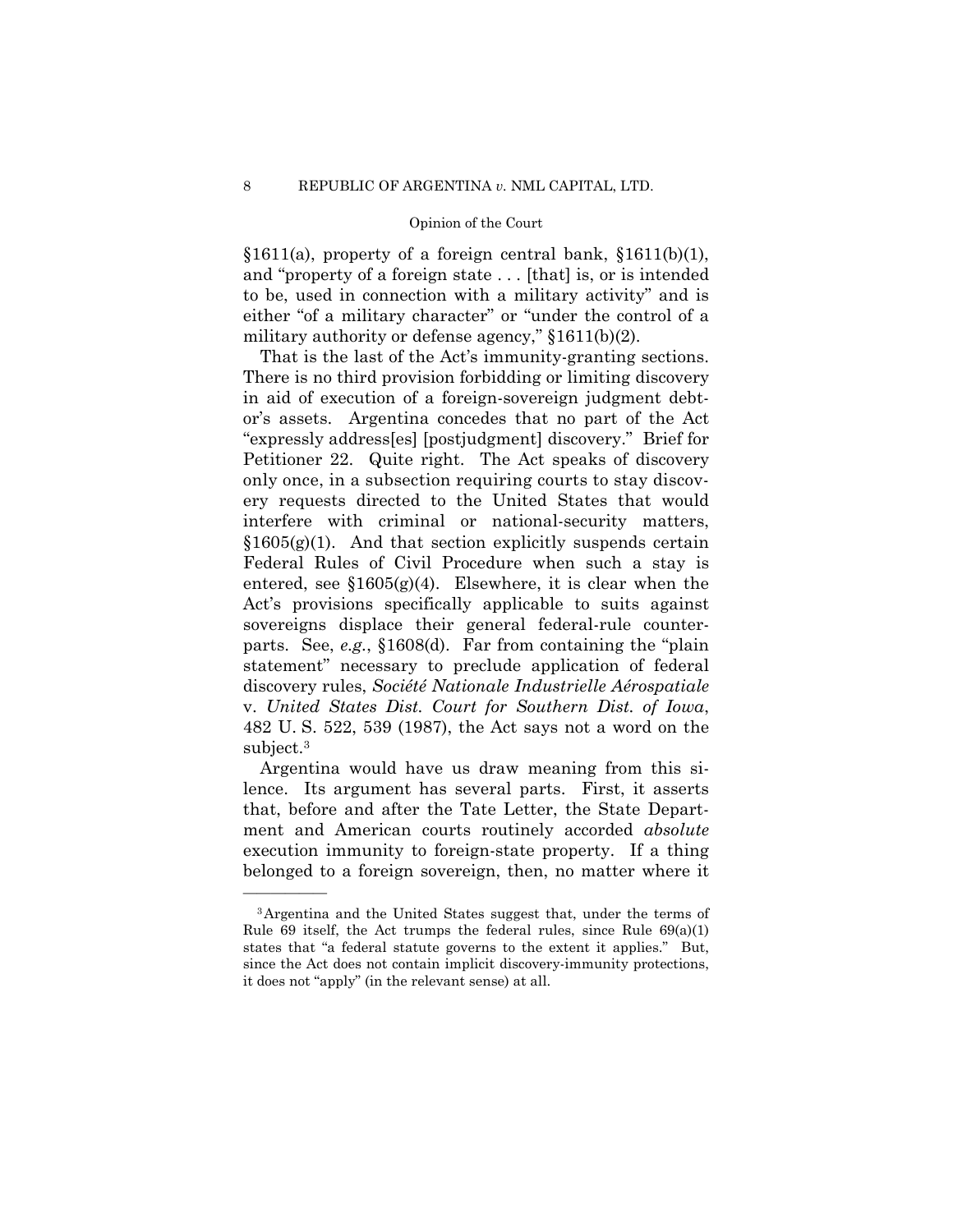was found, it was immune from execution. And absolute immunity from *execution* necessarily entailed immunity from *discovery in aid of execution*. Second, by codifying execution immunity with only a small set of exceptions, Congress merely "partially lowered the previously unconditional barrier to post-judgment relief." Brief for Petitioner 29. Because the Act gives "no indication that it was authorizing courts to inquire into state property beyond the court's limited enforcement authority," *ibid.*, Argentina contends, discovery of assets that do not fall within an exception to execution immunity (plainly true of a foreign state's extraterritorial assets) is forbidden.

The argument founders at each step. To begin with, Argentina cites no case holding that, before the Act, a foreign state's extraterritorial assets enjoyed absolute execution immunity in United States courts. No surprise there. Our courts generally lack authority in the first place to execute against property in other countries, so how could the question ever have arisen? See Wright & Miller §3013, at 156 ("[A] writ of execution ... can be served anywhere within the state in which the district court is held"). More importantly, even if Argentina were right about the scope of the common-law executionimmunity rule, then it would be obvious that the terms of §1609 execution immunity are narrower, since the text of that provision immunizes only foreign-state property "*in the United States*." So even if Argentina were correct that §1609 execution immunity implies coextensive discoveryin-aid-of-execution immunity, the latter would not shield from discovery a foreign sovereign's extraterritorial assets.

But what of foreign-state property that *would* enjoy execution immunity under the Act, such as Argentina's diplomatic or military property? Argentina maintains that, if a judgment creditor could not ultimately execute a judgment against certain property, then it has no business pursuing discovery of information pertaining to that prop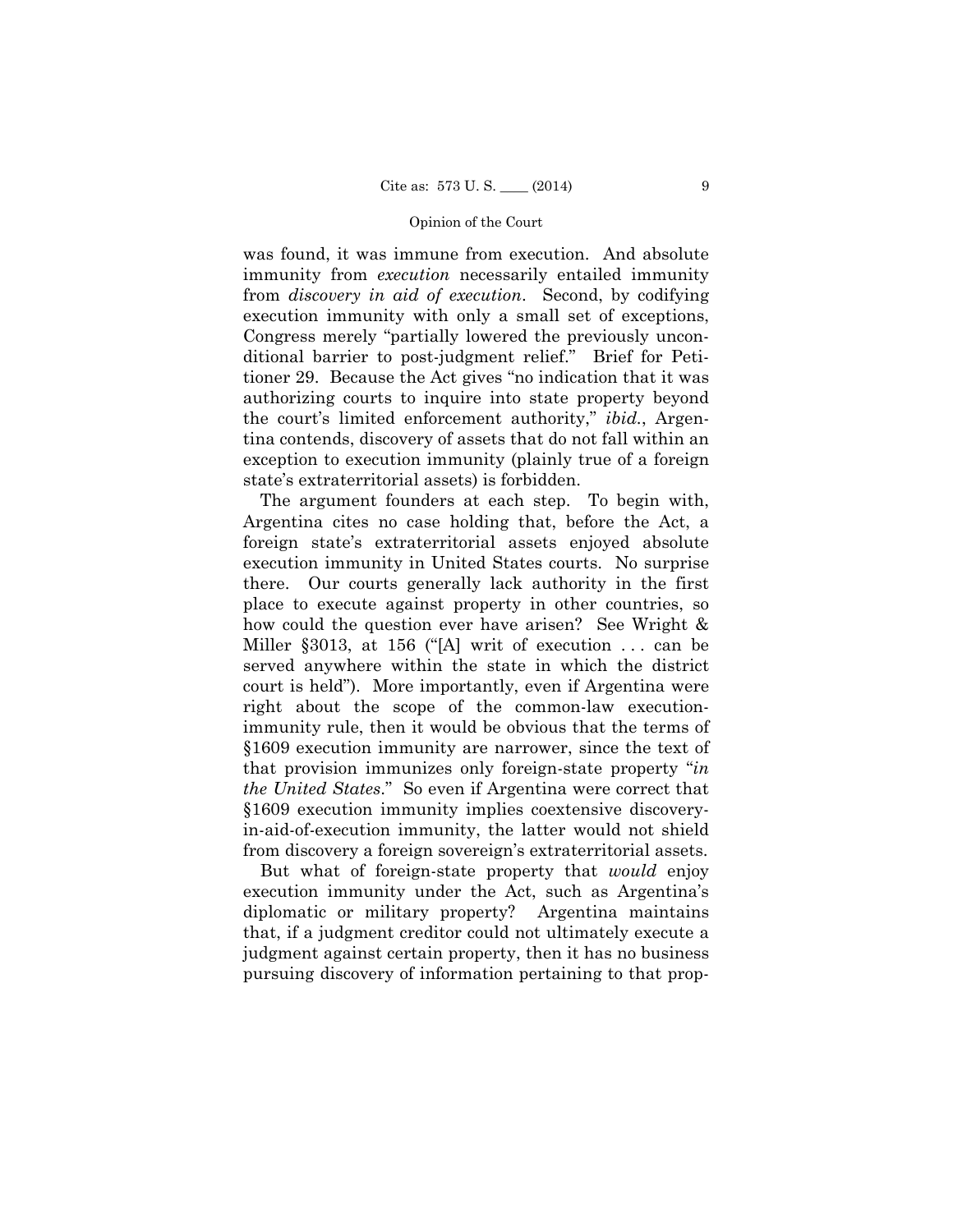erty. But the reason for these subpoenas is that NML *does not yet know* what property Argentina has and where it is, let alone whether it is executable under the relevant jurisdiction's law. If, bizarrely, NML's subpoenas had sought only "information that could not lead to executable assets in the United States or abroad," then Argentina likely would be correct to say that the subpoenas were unenforceable—*not* because information about nonexecutable assets enjoys a penumbral "discovery immunity" under the Act, but because information that could not possibly lead to executable assets is simply not "relevant" to execution in the first place, Fed. Rule Civ. Proc.  $26(b)(1)$ ; N. Y. Civ. Prac. Law Ann.  $\S5223.^4$  But of course that is not what the subpoenas seek. They ask for information about Argentina's worldwide assets generally, so that NML can identify where Argentina may be holding property that *is* subject to execution. To be sure, that request is bound to turn up information about property that Argentina regards as immune. But NML may think the same property *not* immune. In which case, Argentina's self-serving legal assertion will not automatically prevail; the District Court will have to settle the matter.

\* \* \*

Today's decision leaves open what Argentina thinks is a gap in the statute. Could the 1976 Congress really have meant not to protect foreign states from postjudgment

 torial assets. It also apparently agrees that the rules limit discovery to 4The dissent apparently agrees that the Act has nothing to say about the scope of postjudgment discovery of a foreign sovereign's extraterrimatters relevant to execution. Our agreement ends there. The dissent goes on to assert that, unless a judgment creditor *proves* up front that all of the information it seeks is relevant to execution under the laws of all foreign jurisdictions, discovery of information concerning extraterritorial assets is limited to that which the Act makes relevant to execution *in the United States*. *Post*, at 2 (opinion of GINSBURG, J.). We can find no basis in the Act or the rules for that position.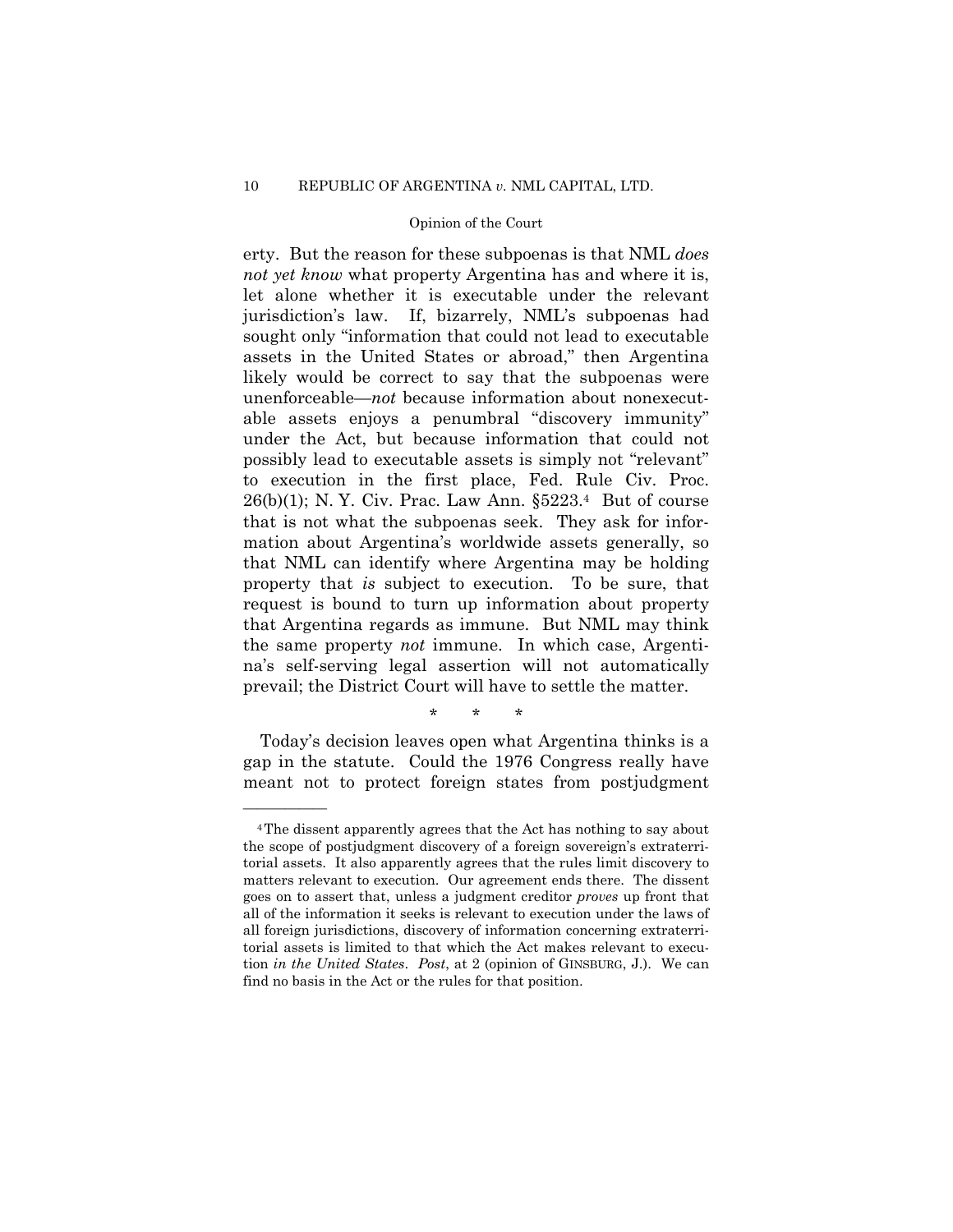discovery "clearinghouses"? The riddle is not ours to solve (if it can be solved at all). It is of course possible that, had Congress anticipated the rather unusual circumstances of this case (foreign sovereign waives immunity; foreign sovereign owes money under valid judgments; foreign sovereign does not pay and apparently has no executable assets in the United States), it would have added to the Act a sentence conferring categorical discovery-in-aid-ofexecution immunity on a foreign state's extraterritorial assets. Or, just as possible, it would have done no such thing. Either way, "[t]he question . . . is not what Congress 'would have wanted' but what Congress enacted in the FSIA." *Republic of Argentina* v. *Weltover, Inc.*, 504 U. S. 607, 618 (1992).<sup>5</sup>

Nonetheless, Argentina and the United States urge us to consider the worrisome international-relations consequences of siding with the lower court. Discovery orders as sweeping as this one, the Government warns, will cause "a substantial invasion of [foreign states'] sovereignty," Brief for United States as *Amicus Curiae* 18, and will "[u]ndermin[e] international comity," *id.,* at 19. Worse, such orders might provoke "reciprocal adverse treatment of the United States in foreign courts," *id.,* at 20, and will "threaten harm to the United States' foreign relations more generally," *id.,* at 21. These apprehensions are better directed to that branch of government with authority to amend the Act—which, as it happens, is the same branch that forced our retirement from the immunity-byfactor-balancing business nearly 40 years ago.6

 ment, see n. 1, *supra*. The Second Circuit did not address this argument. Nor do we.<br><sup>6</sup>Although this appeal concerns only the meaning of the Act, we have 5NML also argues that, even if Argentina had a claim to immunity from postjudgment discovery, it waived it in its bond indenture agree-

no reason to doubt that, as NML concedes, "other sources of law" ordinarily will bear on the propriety of discovery requests of this nature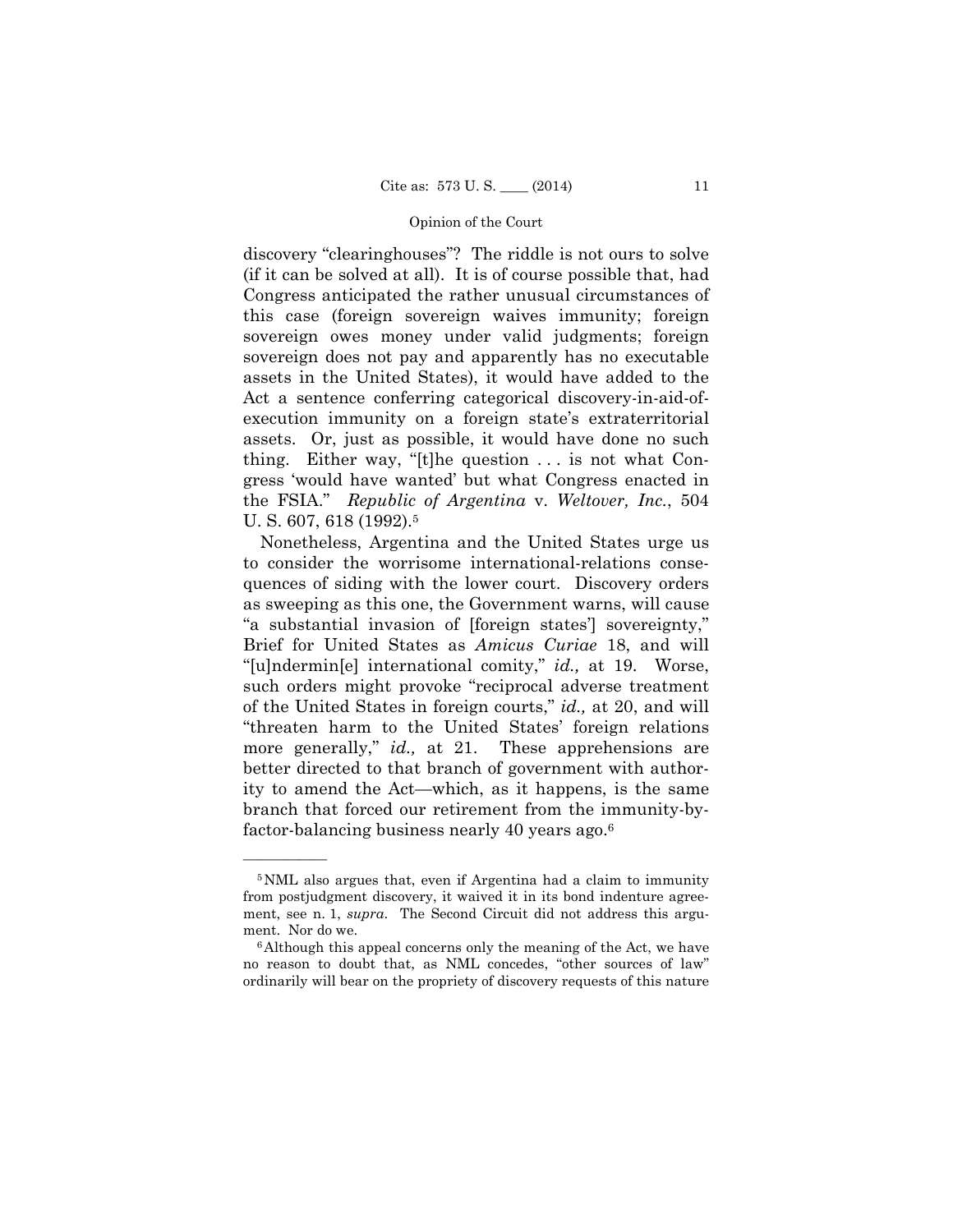The judgment of the Court of Appeals is affirmed.

*It is so ordered.*

 JUSTICE SOTOMAYOR took no part in the decision of this case.

and scope, such as "settled doctrines of privilege and the discretionary determination by the district court whether the discovery is warranted, which may appropriately consider comity interests and the burden that the discovery might cause to the foreign state." Brief for Respondent 24–25 (quoting *Société Nationale Industrielle Aérospatiale* v. *United States Dist. Court for Southern Dist. of Iowa*, 482 U. S. 522, 543–544, and n. 28 (1987)).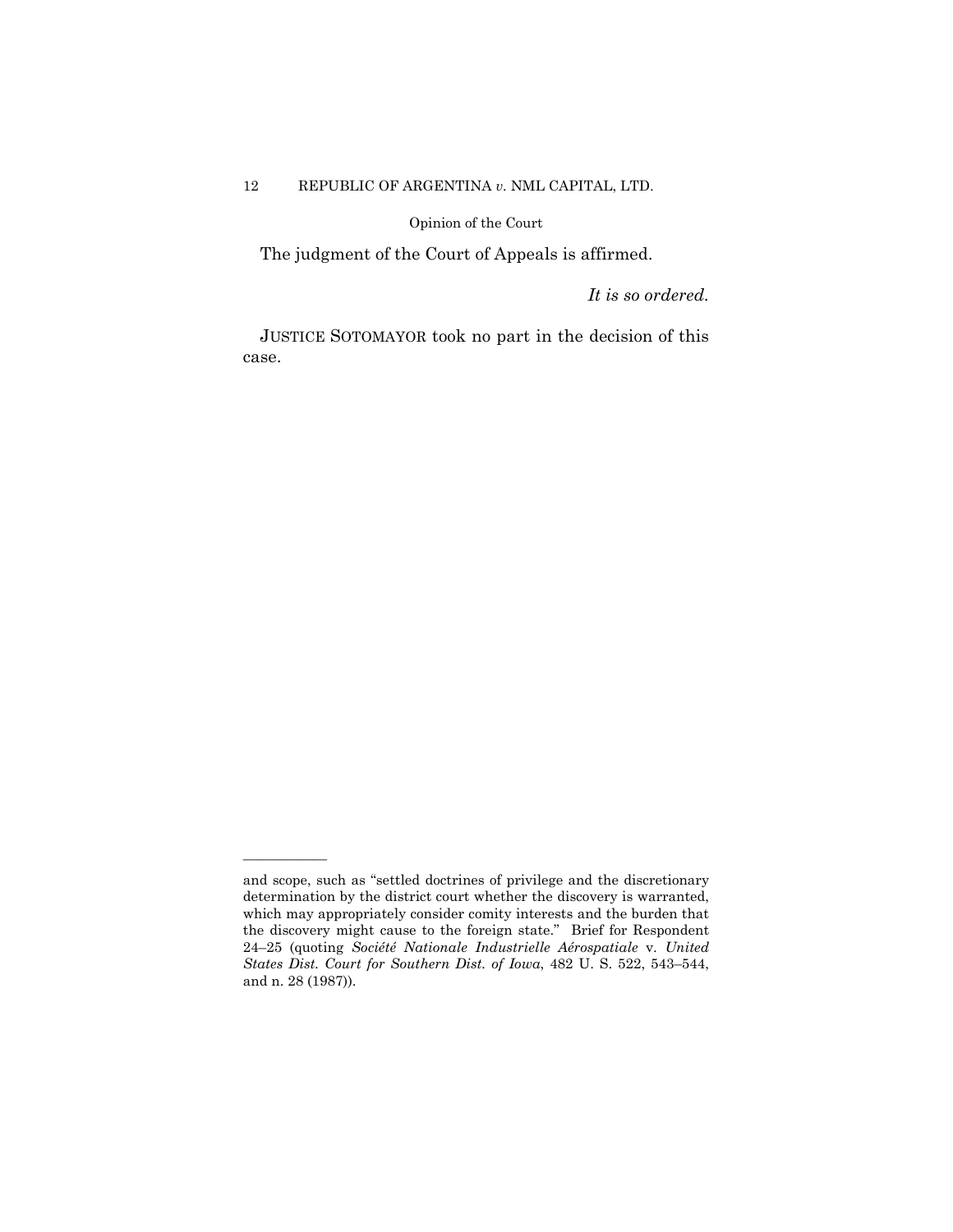GINSBURG, J., dissenting

## $\frac{1}{2}$  ,  $\frac{1}{2}$  ,  $\frac{1}{2}$  ,  $\frac{1}{2}$  ,  $\frac{1}{2}$  ,  $\frac{1}{2}$  ,  $\frac{1}{2}$ **SUPREME COURT OF THE UNITED STATES**

### $\frac{1}{2}$  ,  $\frac{1}{2}$  ,  $\frac{1}{2}$  ,  $\frac{1}{2}$  ,  $\frac{1}{2}$  ,  $\frac{1}{2}$ No. 12–842

## REPUBLIC OF ARGENTINA, PETITIONER *v.* NML CAPITAL, LTD.

## ON WRIT OF CERTIORARI TO THE UNITED STATES COURT OF APPEALS FOR THE SECOND CIRCUIT

[June 16, 2014]

## JUSTICE GINSBURG, dissenting.

 tion in the first place." *Ante*, at 10 (citing Fed. Rule Civ. activity." By what authorization does a court in the United The Foreign Sovereign Immunities Act of 1976, 28 U. S. C. §§1330, 1602 *et seq*., if one of several conditions is met, permits execution of a judgment rendered in the United States against a foreign sovereign only on "property in the United States . . . used for a commercial activity." §1610(a). Accordingly, no inquiry into a foreign sovereign's property in the United States that is not "used for a commercial activity" could be ordered; such an inquiry, as the Court recognizes, would not be "'relevant' to execu-Proc. 26(b)(1)). Yet the Court permits unlimited inquiry into Argentina's property outside the United States, whether or not the property is "used for a commercial States become a "clearinghouse for information," *ante*, at 3 (internal quotation marks omitted), about any and all property held by Argentina abroad? NML may seek such information, the Court reasons, because "NML *does not yet know* what property Argentina has [outside the United States], let alone whether it is executable under the relevant jurisdiction's law." *Ante*, at 10. But see *Société Nationale Industrielle Aérospatiale* v. *United States Dist. Court for Southern Dist. of Iowa*, 482 U. S. 522, 542 (1987) (observing that other jurisdictions generally allow much